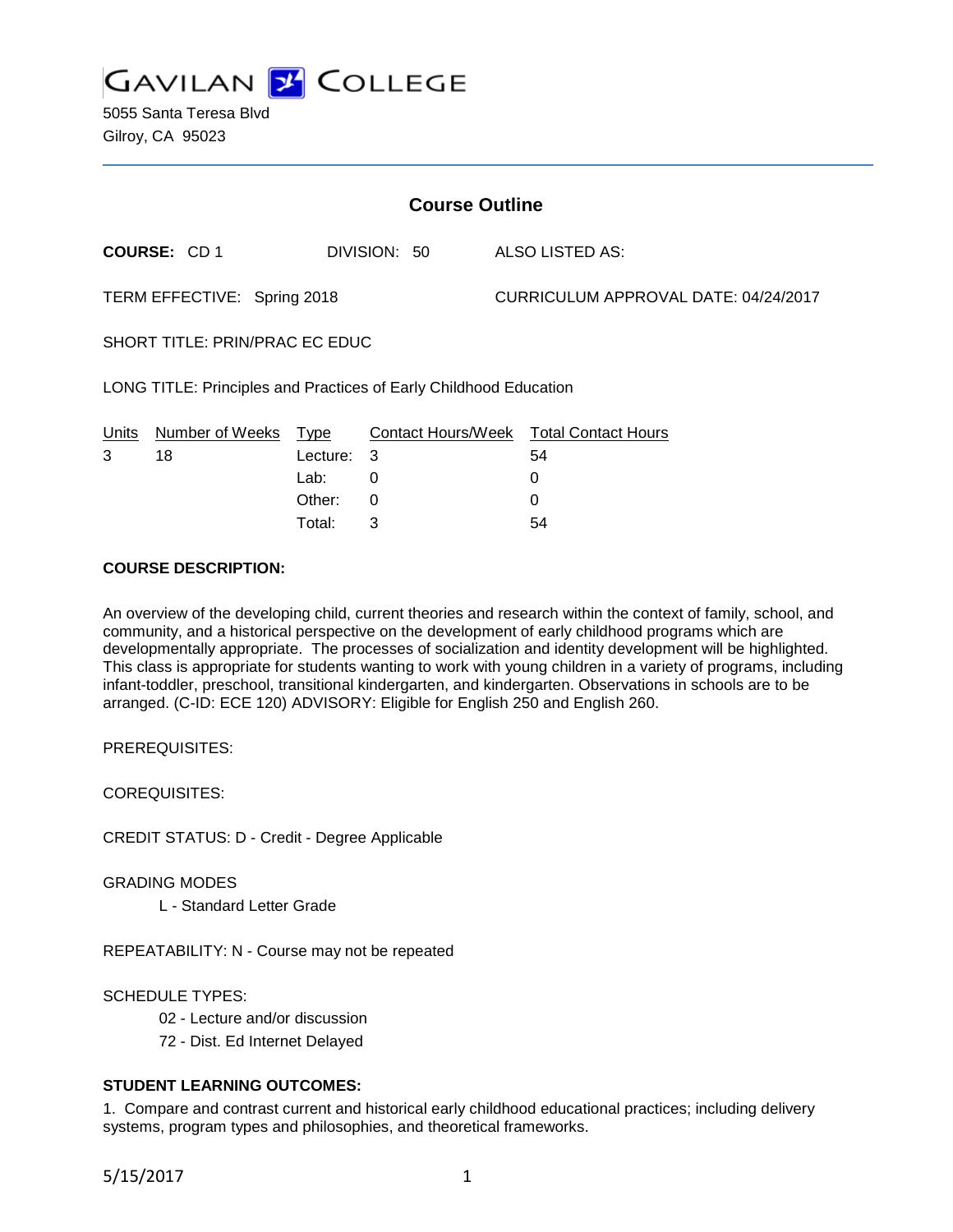Measure of assessment: Written assignment, exam

Year assessed, or planned year of assessment: 2016

Semester: Fall

2. Describe the role of the early childhood educator, including assessing one's own philosophy, skills and goals related to a career in early childhood education.

Measure of assessment: Written assignment, exam

Year assessed, or planned year of assessment: 2016

Semester: Fall

3. Link early childhood setting, curriculum, and teaching strategies with philosophy to recognize indicators of quality that meet the diversity and developmental needs of all children and their families.

Measure of assessment: Written assignments, small group project

Year assessed, or planned year of assessment: 2016

Semester: Fall

4. Examine the value of play as a vehicle for developing skills, knowledge, dispositions, and strengthening relationships among young children and their providers.

Measure of assessment: Written report and observation

Year assessed, or planned year of assessment: 2016

Semester: Fall

5. Describe a variety of guidance and interaction strategies to increase children's social competence and promote a caring classroom community.

Measure of assessment: Written assignment and oral report

Year assessed, or planned year of assessment: 2016

Semester: Fall

6. Analyze the relationship between observation, planning, implementation and assessment in developing curriculum, effective teaching strategies and a positive learning environment.

Measure of assessment: Written assignment, demonstrations

Year assessed, or planned year of assessment: 2016

Semester: Fall

## **CONTENT, STUDENT PERFORMANCE OBJECTIVES, OUT-OF-CLASS ASSIGNMENTS**

Curriculum Approval Date: 04/24/2017

9 Hours:

Learning Activities: Lecture and discussion on the history of ECE. Professional organizations NAEYC Code of Ethical Conduct, professional development, career pathways, and collaboration will be covered. As well as ones values, beliefs, and attitudes.

In-class assignment: ECE Timeline. Partner activity to graphically illustrate the major changes in ECE, including the development of Special Education programs. Post and discuss as a class.

Lecture and discussion on types of ECE programs, school systems, licensing and regulations, including inclusion, special education, and early Head Start.

Student Performance Objectives: Review best and promising practices within teaching and care through history, current trends, program types, philosophies, and ethical standards. Discuss one's personal philosophies of teaching. List the various career pathways available.

6 Hours:

Learning Activities: Lecture and discussion on developmental milestones and learning theories. In-class assignment: Reflect on learning theories and theorist in developing professional philosophy. Complete a worksheet outlining each theory's theorist, basic tenets and theorist beliefs about how learning occurs, as presented in the textbook.

Student Performance Objectives: Identify the underlying theoretical perspective in forming a professional philosophy.

12 Hours: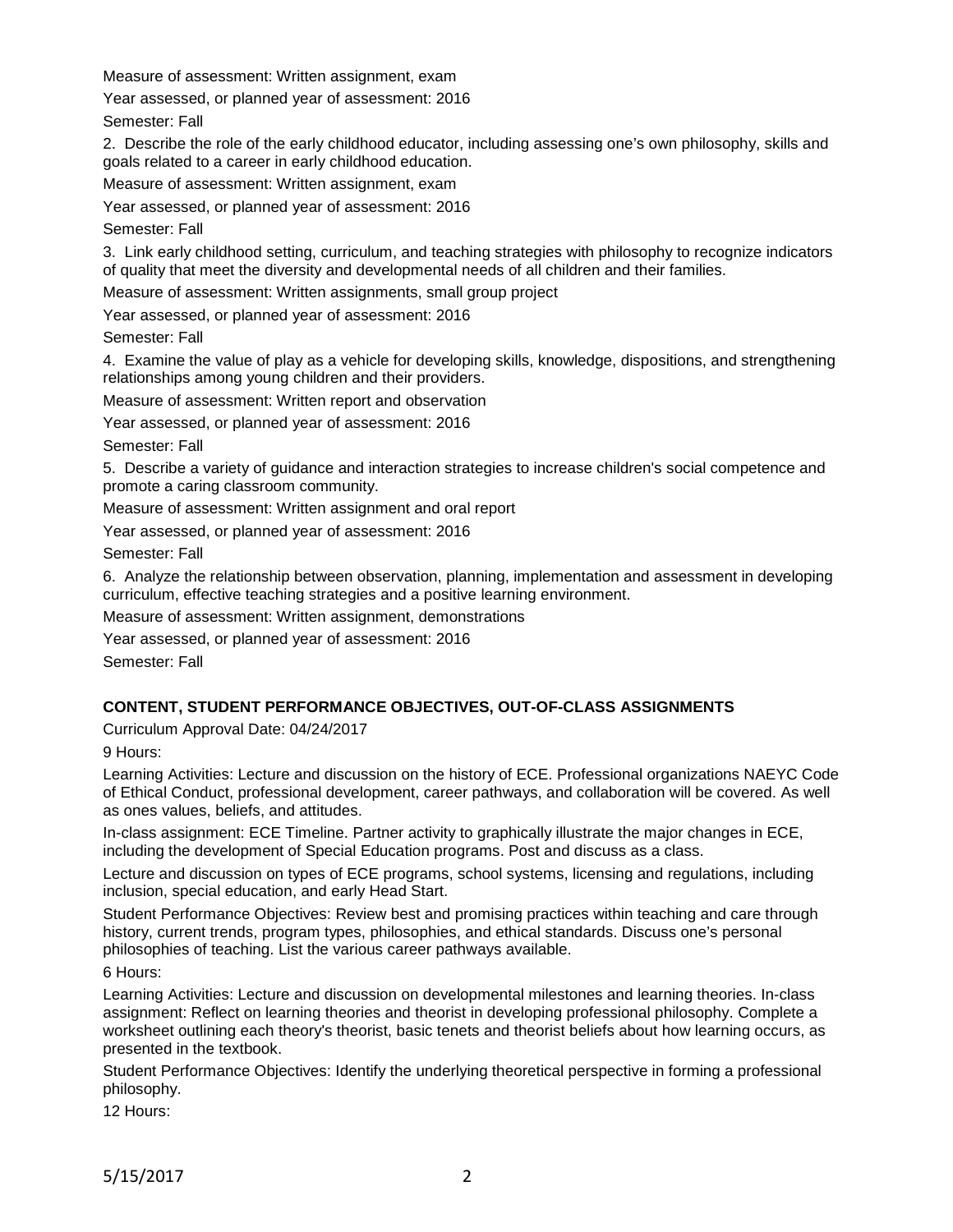Learning Activities: Lecture and discussion on creating quality ECE learning environments. Discussion on person-first language and providing adaptive materials using resources from the Inclusion Collaborative.

Lecture and discussion on characteristics and roles of an effective teacher in an early childhood setting, including classroom management.

Lecture and discussion on evaluating programs for effectiveness and NAEYC's 10 indicators of quality care.

Introduce Curriculum Project: Curriculum Map of one thematic unit and several activities on that theme. Include activities for each development domain. Projects will be presented orally to the class at the end of the semester.

Lecture and discussion on curriculum planning for physical development (Infant/toddler, preschool, school age). Presentation on the differences between preschool, TK, and Kindergarten program practice continuum.

Lecture and discussion on curriculum planning for cognitive and language development. (Infant/toddler, preschool, school age).

In-class activity: Bring in several toddler and preschooler books that have won either Caldecott or other awards. Students select and read through a toddler and a preschooler book to find evidence of cognitive and language development, noting similarities and differences. Discuss as a whole class. Demonstration of adaptive books for young children, using Inclusion Collaborative resources.

Lecture and discussion on curriculum planning for emotional, social and creative development. (Infant/toddler, preschool, school age).

In-class activity: Demonstrate the role of dramatic play, art, puppetry and flannel board activities for emotional, social and creative development by doing one activity in each area on a related theme (such as "the farm" or "community helpers") in small groups. Discuss what a child would learn from each activity. Activity materials include stuffed animals, painting supplies, puppets and flannel board characters within the theme, including some materials adapted for children with special needs.

Student Performance Objectives: Link and describe early childhood setting, curriculum, and teaching strategies with philosophies to recognize indicators of quality that meet the diversity and developmental needs of all children and their families. Describe DAP as it relates to early childhood education and care environments. Compare and contrast learning standards and foundations. Distinguish the difference between preschool, TK, and Kindergarten program practice continuum.

#### 9 Hours:

Learning Activities: Lecture and discussion on how and why all children learn through play. Show and discuss a video on play. Discuss limitations that various disabilities have on children's play. Identify various supports to the environment and to the learning materials and equipment for children with special needs so that they can fully engage in play.

Student Performance Objectives: Examine the value of play as a vehicle for developing skills, knowledge, dispositions, and strengthening relationships among young children and their providers.

#### 8 Hours:

Learning Activities: Lecture and practice on how to observe children using authentic observation (a running record) techniques and a provided check list. Use a 10-minute video segment of a children's inclusive classroom to chart fine and gross motor skills observed. Write a running record of one child's activity for 3 minutes in a different segment of the same video.

Lecture and discussion on understanding and guiding behavior, positive communication strategies and the importance of parents and teachers working together to understand the child's needs for positive guidance.

In-class activity: Poster describing 5 ways teachers can involve parents in any ECE program that teach and engage parents in positive behavior supports, especially for the development of social and emotional skills. Small group discussion on various behavior management strategies such as token economies, redirection, distraction, and time-outs.

Student Performance Objectives: Describe a variety of guidance and interaction strategies to increase children's social competence and promote a caring classroom community.

8 Hours:

Learning Activities: Lecture and discussion on how to use various observation techniques to complete standardized tools such as the DRDP.

In-class assignment: Practice using the DRDP for physical development of 3 year olds and discuss similarities and differences in observation results. Practice making suggestions for changes to the environment and activities to better support physical development of the child observed.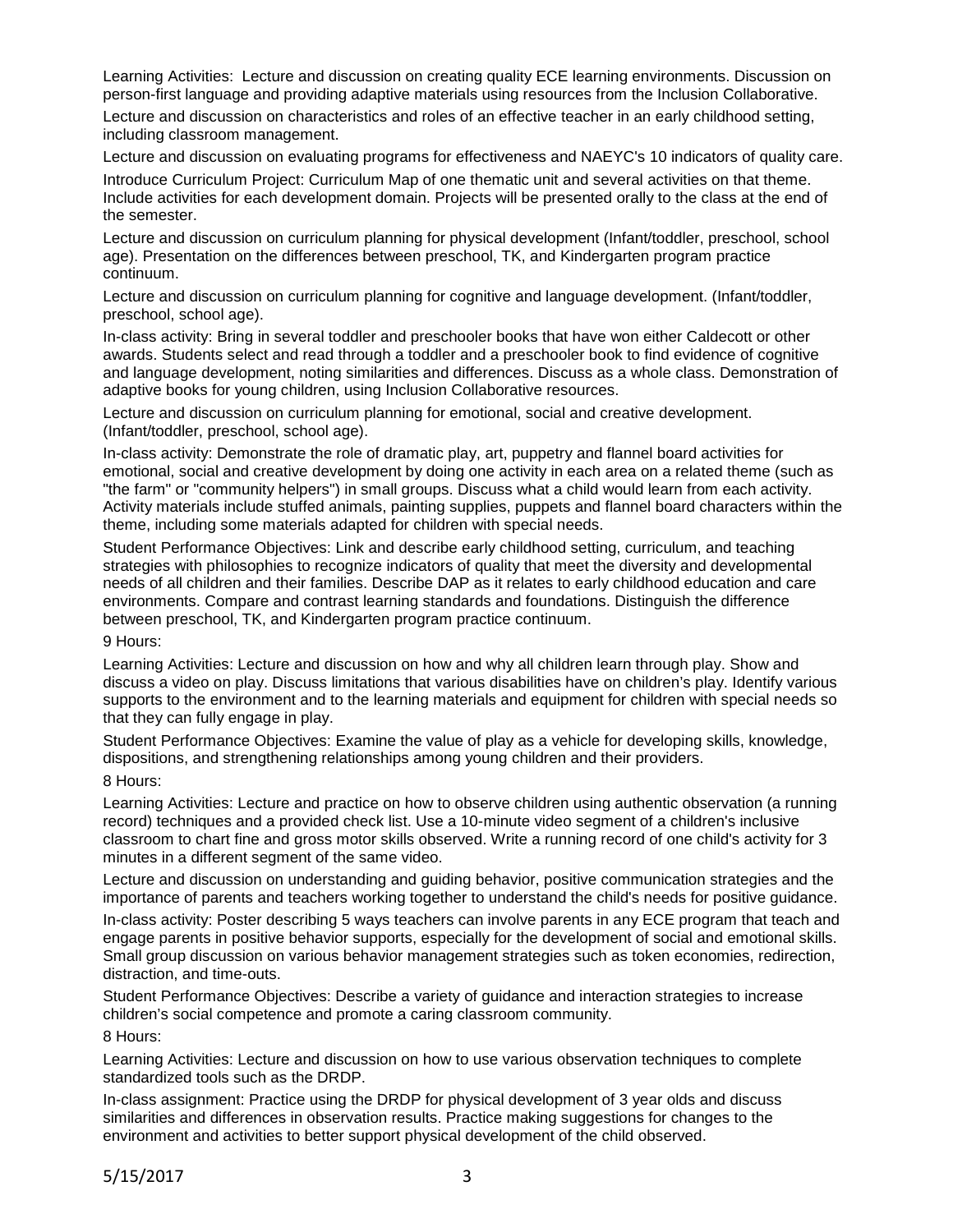Student Performance Objectives: Recognize the relationship between observation, planning, implementation and assessment in developing effective teaching strategies and positive learning and development.

2 Hours:

# **OUT OF CLASS ASSIGNMENTS:**

### Required Outside Hours: 18

Assignment Description: Homework: Observe an ECE program. Write a summary to describe the type of program it is, including adaptations that accommodate children with special needs. Assignment: Written report and small group presentation. Sample Homework Written Assignment: Write a 1-2 page paper on your Philosophy of Early Childhood Education, including your role as an educator and your historical and current influences.

### Required Outside Hours: 12

Assignment Description: Homework: Complete a chart of theories, theorists, basic tenets, and perspectives on how children learn.

### Required Outside Hours: 24

Assignment Description: Homework: Visit one ECE classroom and draw a map of it. Describe the program, materials, and indoor and outdoor elements that make it a quality environment. Select a classroom from a list of local programs provided by the instructor. Homework: Observe an ECE program and find examples of the 10 quality indicators. Provide suggestions for improvement. Sample Homework Problem Solving Assignment: Respond to an ethical dilemma scenario which involves moral or ethical conflict. Homework: Response paper describing the strategies presented to accommodate children with special needs and posing questions about working with special needs children and adaptive PE techniques. Homework: Summarize the similarities and differences found in the books and describe how these can be used as curriculum to meet differing developmental needs at both the toddler and preschooler stages. Homework: Complete Curriculum Map project.

### Required Outside Hours: 18

Assignment Description: Homework: Observe children at play at a playground or child development center for 30 minutes. Describe the setting, the child being observed and at least 5 things the child could be learning through their play. Identify the developmental domain for each item learned.

## Required Outside Hours: 16

Assignment Description: Homework: Observation an ECE program using a provided checklist to chart fine and gross motor skills and a running record to describe a child's activity for 5 minutes. Summary to describe the child's experiences that lead to effective and ineffective behaviors. Homework: Written reflection on how student behavior was guided when they were a child. Identify whether those strategies are now considered positive behavior supports. Sample Homework Skills Demonstration Assignment: Early Childhood Environment Photo Essay – Develop a photo "essay" based on the student's philosophy of early childhood education and their belief on what is a "quality" program.

Required Outside Hours: 16

Assignment Description: Homework: Study for final exam. Complete projects.

## **METHODS OF INSTRUCTION:**

Lecture, discussion, weekly observations of early childhood education programs, multi-media presentations.

# **METHODS OF EVALUATION:**

Writing assignments Percent of total grade: 60.00 % Percent range of total grade: 60 % to 70 % Written Homework, Term or Other Papers, Other: Activity Plans Skill demonstrations Percent of total grade: 20.00 % Percent range of total grade: 20 % to 25 % Class Performance/s Objective examinations Percent of total grade: 20.00 %

# **REPRESENTATIVE TEXTBOOKS:**